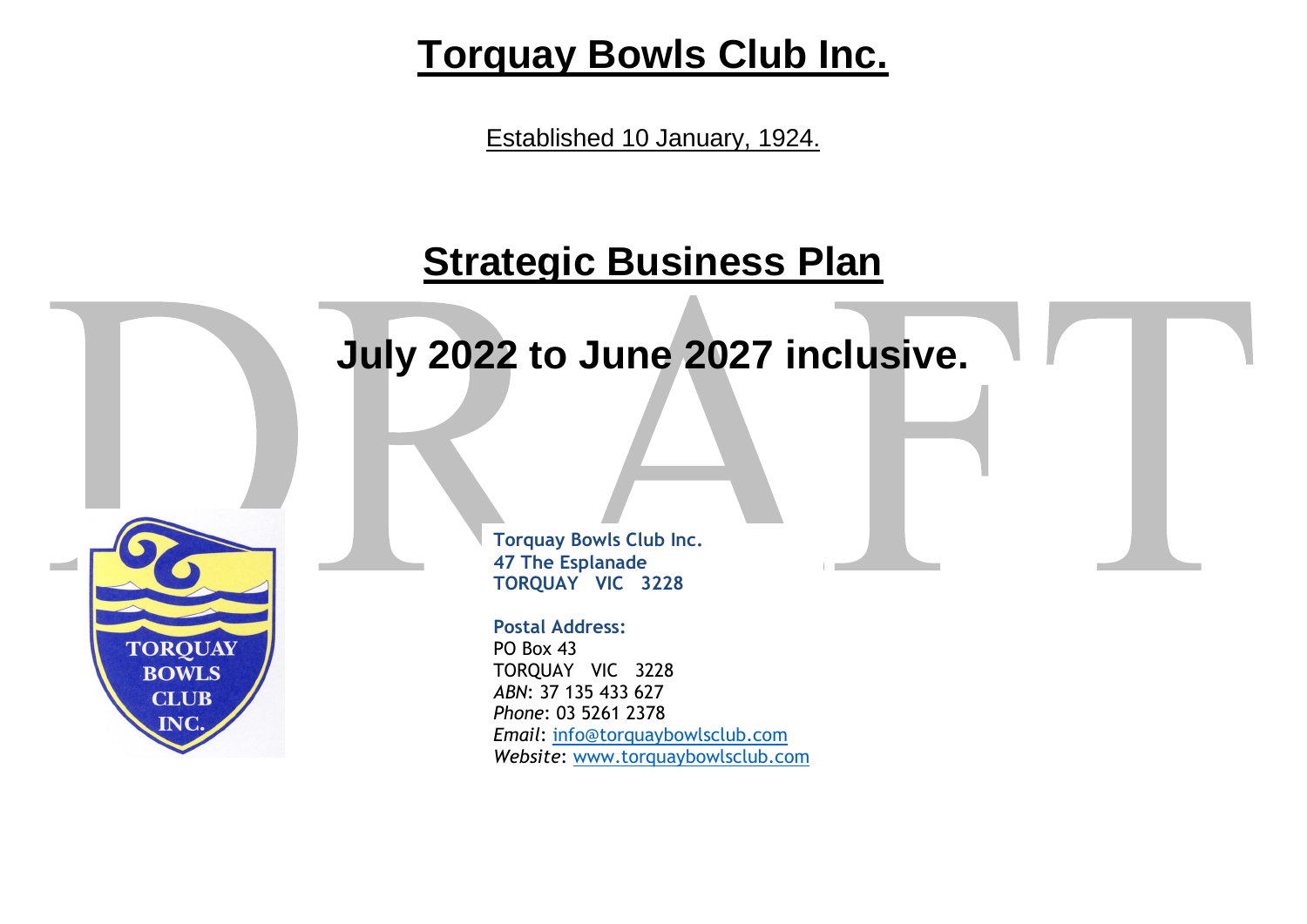# **Contents**

- Club History
- Introduction

# **Torquay Bowls Strategic Business Plan**  1/ Executive Summary 2/ Major Assumptions

- 3/ Club Vision
- 4/ Club Mission
- 5/ Commitment to the Plan
- 6/ Values
- 7/ Goals
- 8/ Board Structure
- 9/ Strategies
- 10/ Performance Measures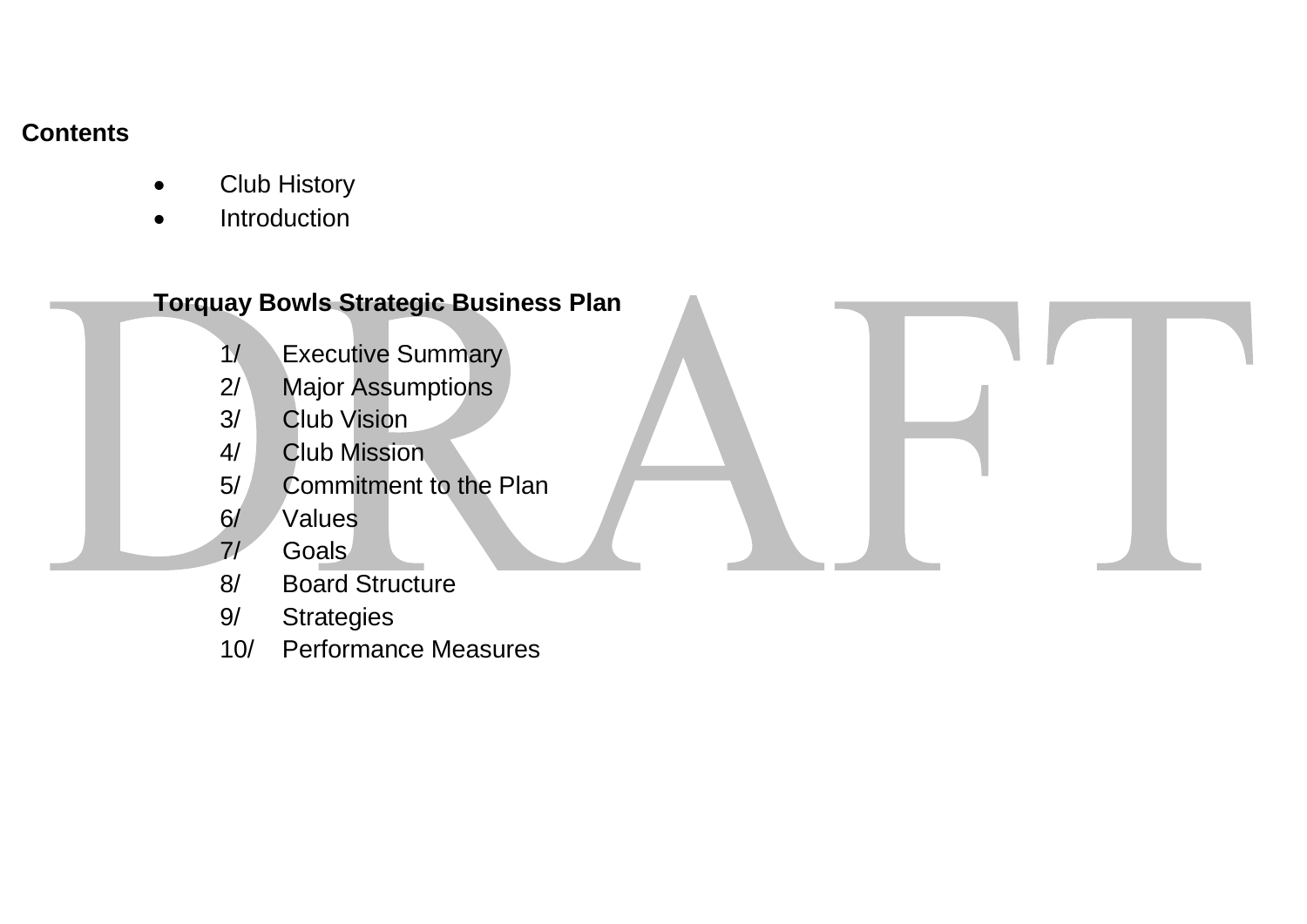# **CLUB HISTORY**

#### **History of Torquay Bowls Club**

A comprehensive account of the history of the Torquay Bowls Club (the Club) has been provided in "The Restless Toucher" authored by Ian Gribble and published in September 2017. Those with a particular interest in the origins of the Club and its development are encouraged to read the publication.

Suffice to say in this document the Club was formed and the current site chosen at a public meeting held in Torquay in January 1924. January 2024 therefore presents an opportunity to celebrate the Club's centenary.

The Club, including the Torquay Bowls Club Bistro has become a central part of the town's infrastructure and host to the local RSL sub-branch. The Club forms part of the crown reserve known as Taylor Park and has one of the most picturesque views in Torquay across to Port Phillip Heads.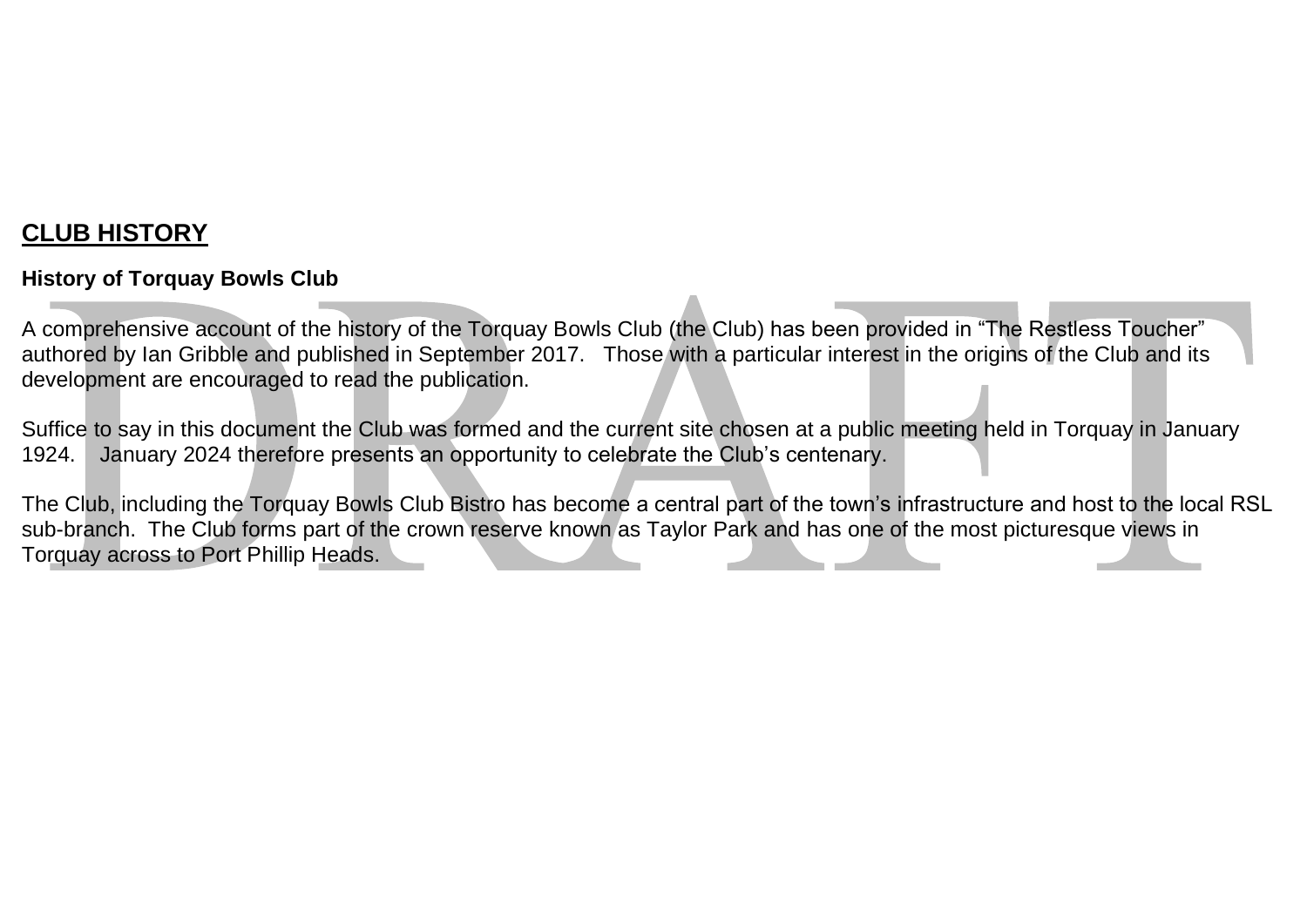

New synthetic green opening roll-up with life members Claire Crameri, Kevin McCormack, Don Mariager and Geoff Grigg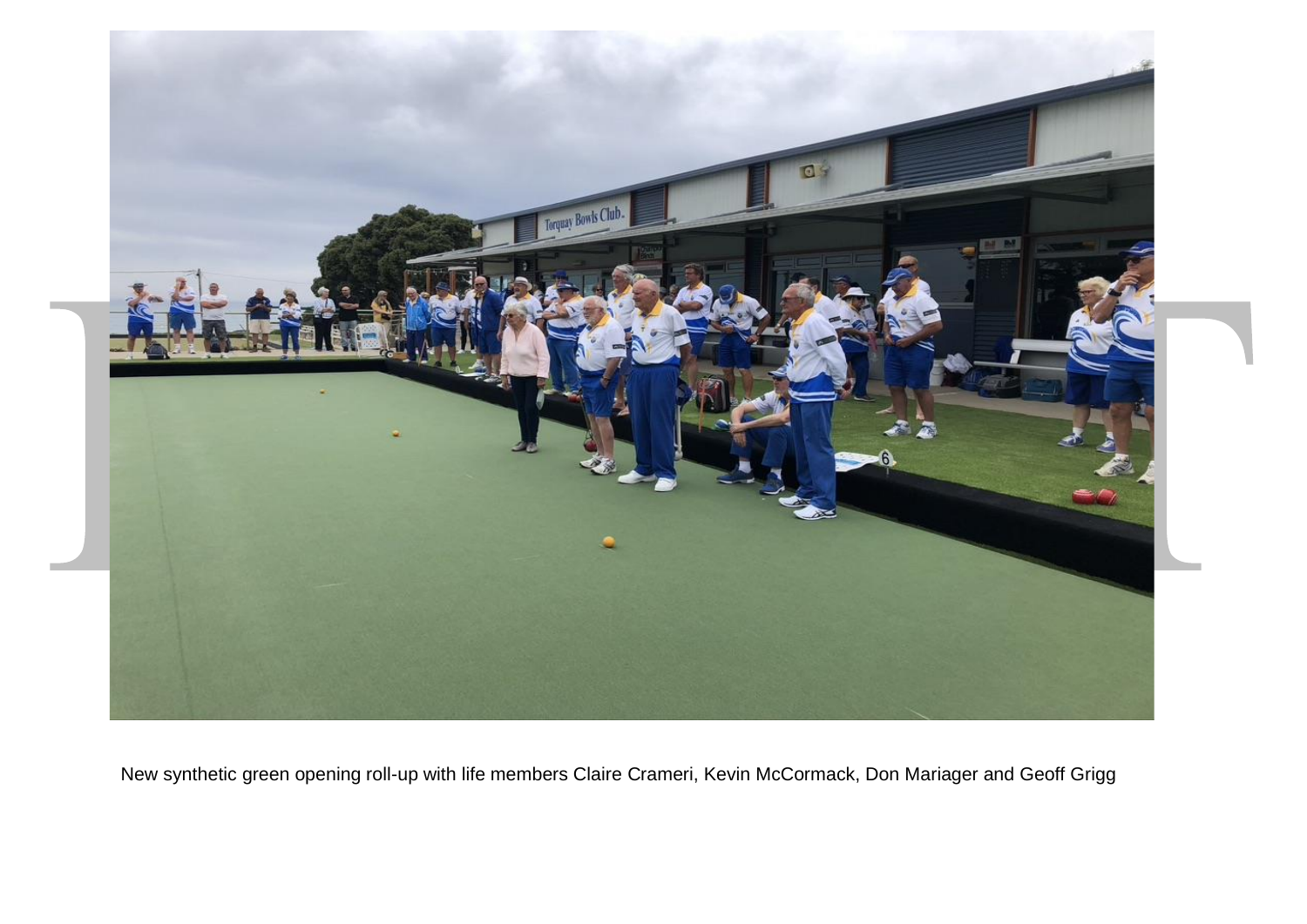# **INTRODUCTION**

The Torquay Bowls Club has recently reviewed its operations and has prepared this Plan for the next five years. The Plan builds on achievements to date and looks at how the bowls, bistro and bar activities will continue to offer benefit to members and visitors attending the Club.

The Club has excellent greens and facilities having undertaken recent upgrades to include clubhouse extensions and a new synthetic green to complement the single existing grass green.

Having navigated itself through difficult times caused by a global covid pandemic the Club is now looking to consolidate and build its business to ensure the continued effective and profitable operation of a Club that has its members first and foremost in its considerations.

Whilst it is paramount to maintain the current revenue base in order to fund the ongoing maintenance of the Club's existing assets, greens and equipment and to ensure they are kept in a good condition there is also a need to look to the future. The population of Torquay is rapidly expanding and the nature of work and recreation activities is changing. The Club must respond to change and adapt to take advantage of new opportunities that present themselves. This Plan and supporting documents outline how the process might work.

Over the period of this Plan the Club aspires to invest in new capital projects such as the installation of a third playing surface and construction of new clubhouse extensions and/or significant landscape improvements. The Board is aware that realising these outcomes will require external capital funding as well as investment of club funds. Attraction of capital funding will depend upon convincing Federal, State and/or Local Government of the perceived community benefits the Club can offer from redevelopment.

The concentration in this Plan is on ensuring that the current Club activities are sustainable and continue to be relevant and well received by members and visitors. Doing this well and being able to attract external grant funds, additional sponsorship and increased voluntary support will underpin the Club's viability and provide the platform for growth and expansion during the next five years.

A considerable amount of time and effort has been invested by the Board in the development of the draft strategic business plan and the supporting business plans. Members are now invited to consider the documents and provide input.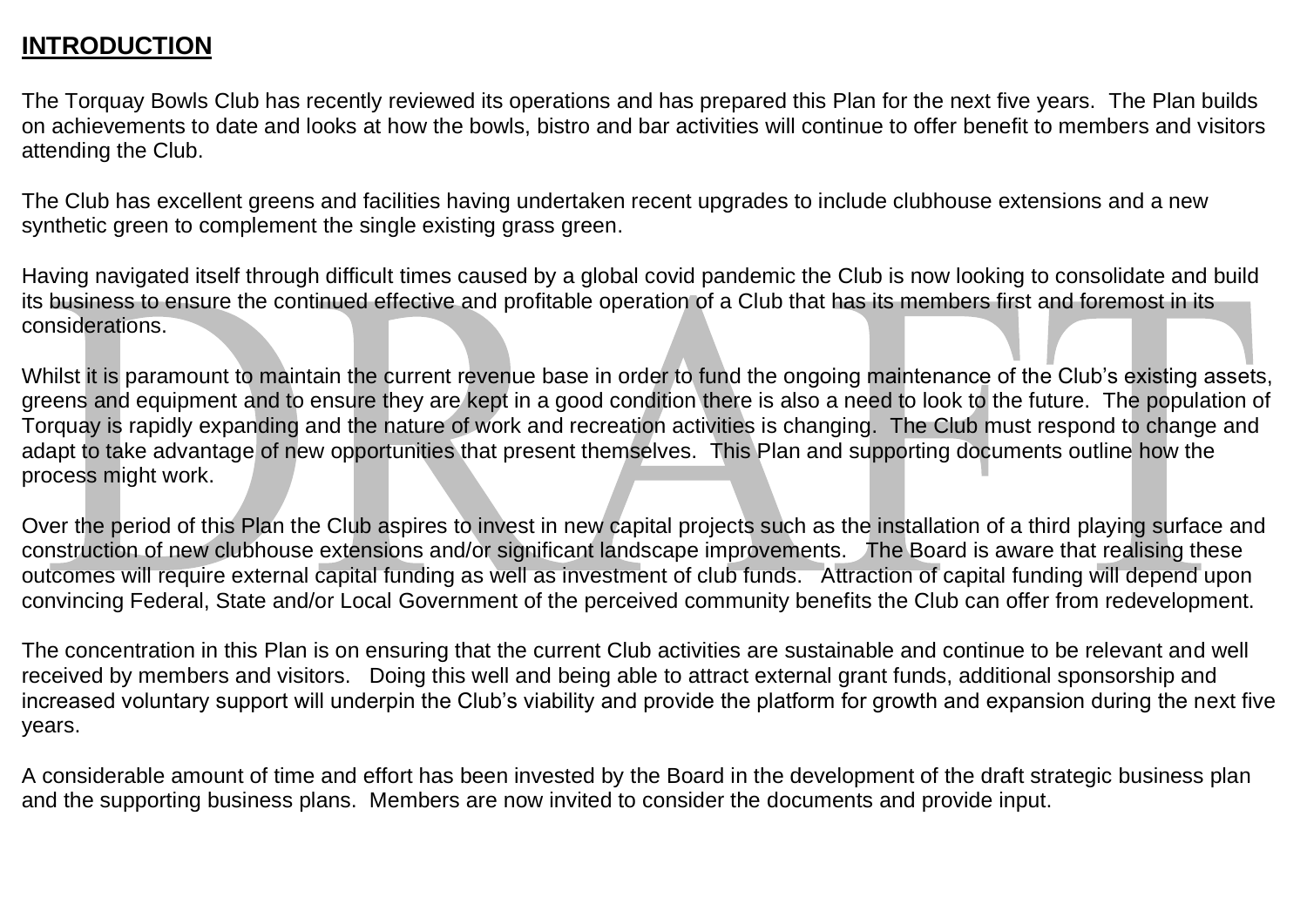# **TORQUAY BOWLS CLUB INC. STRATEGIC BUSINESS PLAN July 2022-June 2027**

# **1/ EXECUTIVE SUMMARY**

The Torquay Bowls Club Inc has reached a significant stage of its long, 98 year history.

The Club has successfully navigated its way through the worst of the national Covid pandemic.

A long term lease has been secured over the Taylor Park site and there are no outstanding loans payable. The Club has a cash reserve set aside for future investment in expansion.

As of the Annual Meeting in May 2022 the club membership consisted of 376 affiliated players and 360 social members including Torquay RSL sub-branch members. The membership numbers make the club one of the largest bowling clubs in Victoria.

In recent years there has been a significant increase in the development and use of the excellent facilities with the building of the synthetic green through Federal Government funding together with ongoing maintenance and improvement of the current assets to a high standard.

This strategic/business plan seeks to outline the Club's future by documenting the Club's vision, its mission and key issues critical to the club's financial viability and development, thus ensuring the future success of the Club.

The plan is presented at a high level and relies on the three principal activity areas of bowls, bar and bistro and governance/administration to provide the pathways to achieving the corporate goals set out in the plan. The business plans of these activity areas will evolve over time with input from members but each of the Board Directors with specific responsibility for the areas have prepared their initial plan and summaries are included as attachments here.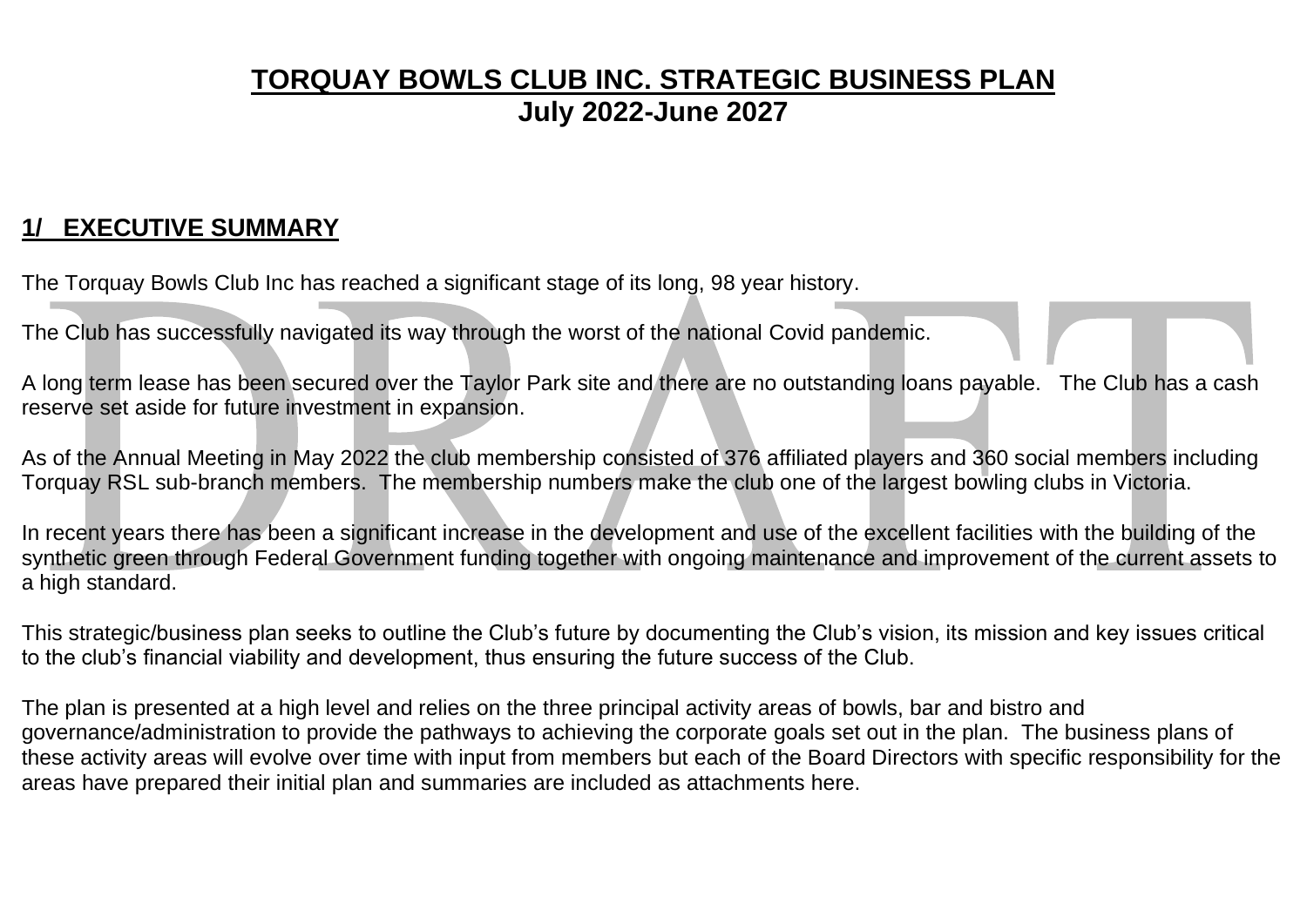# **2/ MAJOR ASSUMPTIONS**

In preparing this Plan it has been necessary to make some assumptions about the future environment in which the Club will operate for the next five years. The major assumptions underpinning this plan are:

- The location of the club will remain at its current site
- The population of Torquay and Jan Juc and surrounding districts will grow at a higher rate than the regional average. The Australian Bureau of Statistics (SA2 district) suggests the population of Torquay in 2020 was 22773. Should annual growth continue at recent levels the population of Torquay and Jan Juc in 2030 should be at least 28000. This projected population figure has been accepted for this planning document.
- Given the projected increased population within the Club's catchment, new levels of sponsorship and membership are realistic goals
- An innovative bowling and social program at the Club will attract community interest and support
- Professional support to the bowls program will assist in skill development and interesting bowls programs.
- Financial viability can be maintained and improved by growing the Club's reach on and off the greens, by attracting more members, arranging more social activities and promoting the Club, in order to achieve greater level of community use.
- Bowls Participation levels will be able to exceed the Bowls Victoria regional averages for Geelong (refer Bowls Vic Rolling Towards 2030)
- Major facility improvements at the Club will be supported by the Federal and State Governments, the Great Ocean Road Coast Parks Authority, the Surfcoast Shire and the Club itself.
- Volunteers will continue to make a significant contribution to the effective operation of the club.
- The indicated timelines and success indicators outlined in the business plans supporting the strategic business plan are ambitious and may need to be adjusted given they can be influenced by external factors, such as grant funding which is beyond the Club's control.

The Board members of the Torquay Bowls Club and members of the Strategic Business Plan Project Team formally endorse the Plan and ask all members to assist in its implementation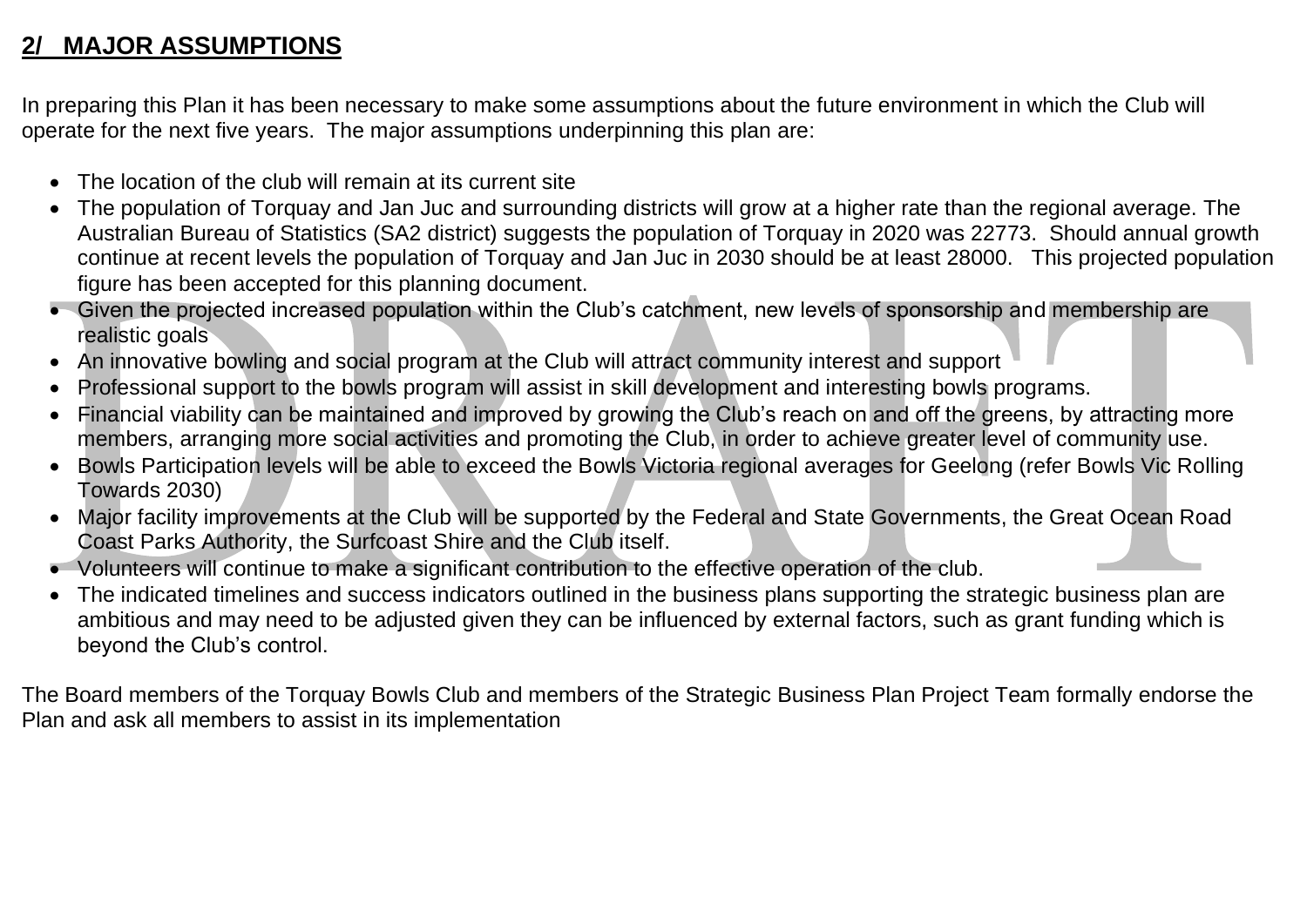# **3/ THE CLUB'S VISION** (what we aspire to become)

"The Torquay Bowls Club will be regarded as one of the premier bowls clubs in Victoria with the Club providing excellent year round facilities for members and visitors"

# **4/ THE CLUB'S MISSION** (reason for existing)

"The Torquay Bowls Club provides opportunities for members and guests to play bowls and to join in social activities"

# **5/ COMMITMENT TO THE PLAN**

Once adopted by the Board and the general membership of the Torquay Bowls Club the strategic plan will help guide the future direction of the Club for at least the next 5 years. It will be critical to the success of the Club that the executive and all members take ownership of the actions detailed in the plan

# **6/ VALUES**

#### **The Torquay Bowls Club, its Board and its members will be proud to demonstrate:**

#### - **Unity of purpose.**

The Club will be as one in pursuing its vision and will put in place policies and procedures to ensure all members have every opportunity to put forward ideas and initiatives that contribute to success.

#### - **Friendly and welcoming culture**

The Club will become known for its welcoming attitude toward new and existing members and visitors and as a place for people to build and maintain strong social connections and relationships. This welcoming attitude will be demonstrated by members but also by staff and contractors engaged by the club from time to time

#### - **Support for all**

The Club will be able to offer support to those members who for some reason or other find themselves in need of it. The Club will have a number of designated members able to respond quickly in providing support and other information to those who may require it.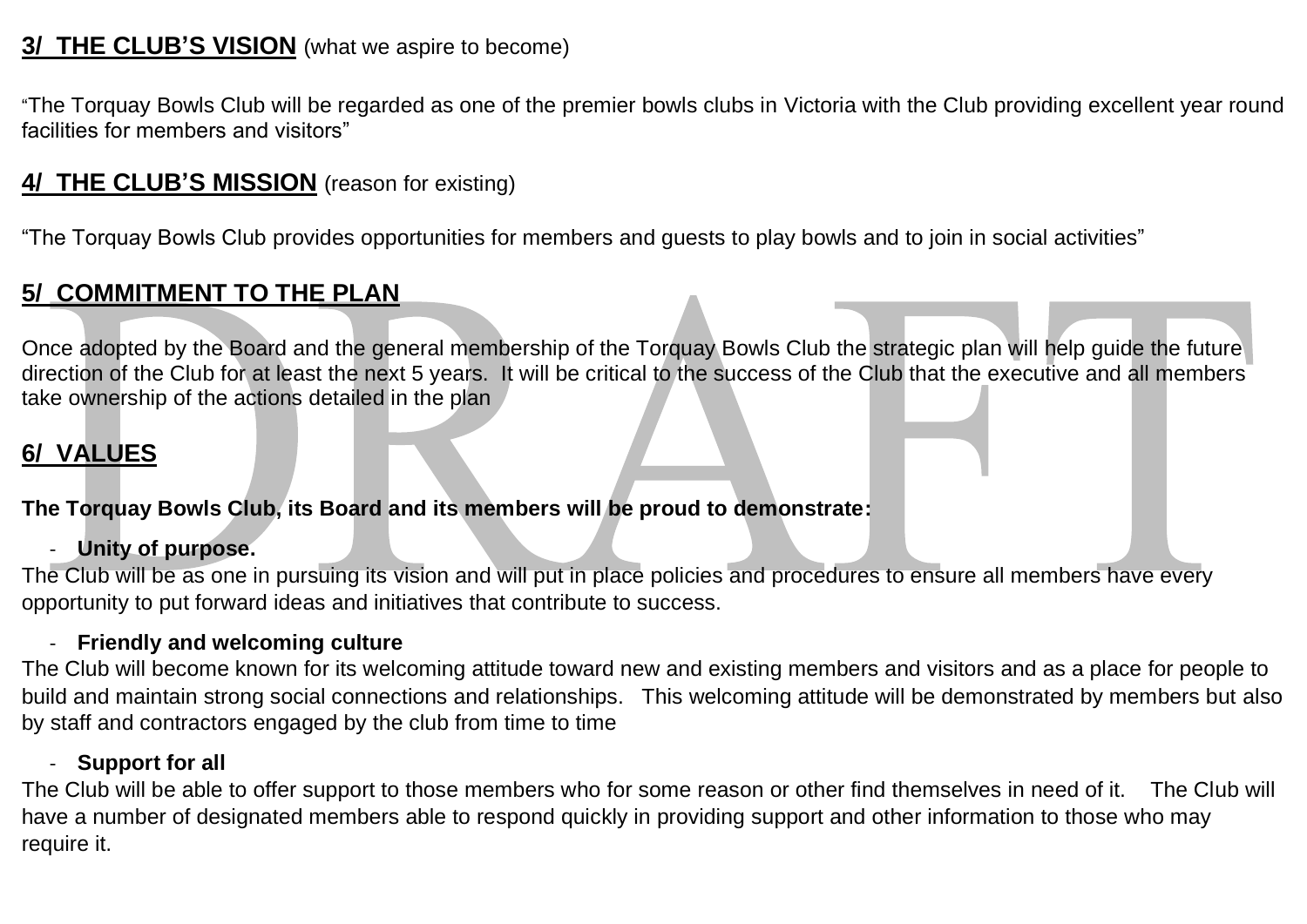#### - **Efficiency of task**

The Club will conduct itself with efficiency both off and on the green. Administrative and Finance tasks will be streamlined as will the bowls program and the bar and bistro undertakings. The Club will make use of volunteers wherever possible and support the volunteer network with skilled employees wherever considered necessary.

# **7/ GOALS**

### **Long Term Financial Viability**

Develop and implement a financial plan that includes annual budgets that are sustainable and return profit to the Club

#### **Governance and Administration**

Undertake Governance and Administrative tasks in a professional and competent manner in compliance with corporate and fiduciary responsibilities

Undertake review of Organisation Structure to enable The Club to meet its strategic objectives now and in the future.

#### **Bowls**

Achieve annual increases in membership numbers and a more diverse range of people of all ages playing bowls and using the Club's excellent facilities.

Annually increase the level of competitive success on the green.

#### **Building and Facility Development**

Maintain clubrooms and facilities at a high standard for member use whilst promoting external use of the clubrooms and facilities outside the Club's requirements to improve the Club's appeal to the wider community.

### **Bar and Bistro**

Ensure the bar and bistro areas provide excellent service, remain affordable relative to competitors and return a profit to the club of at least 5% per annum on turnover.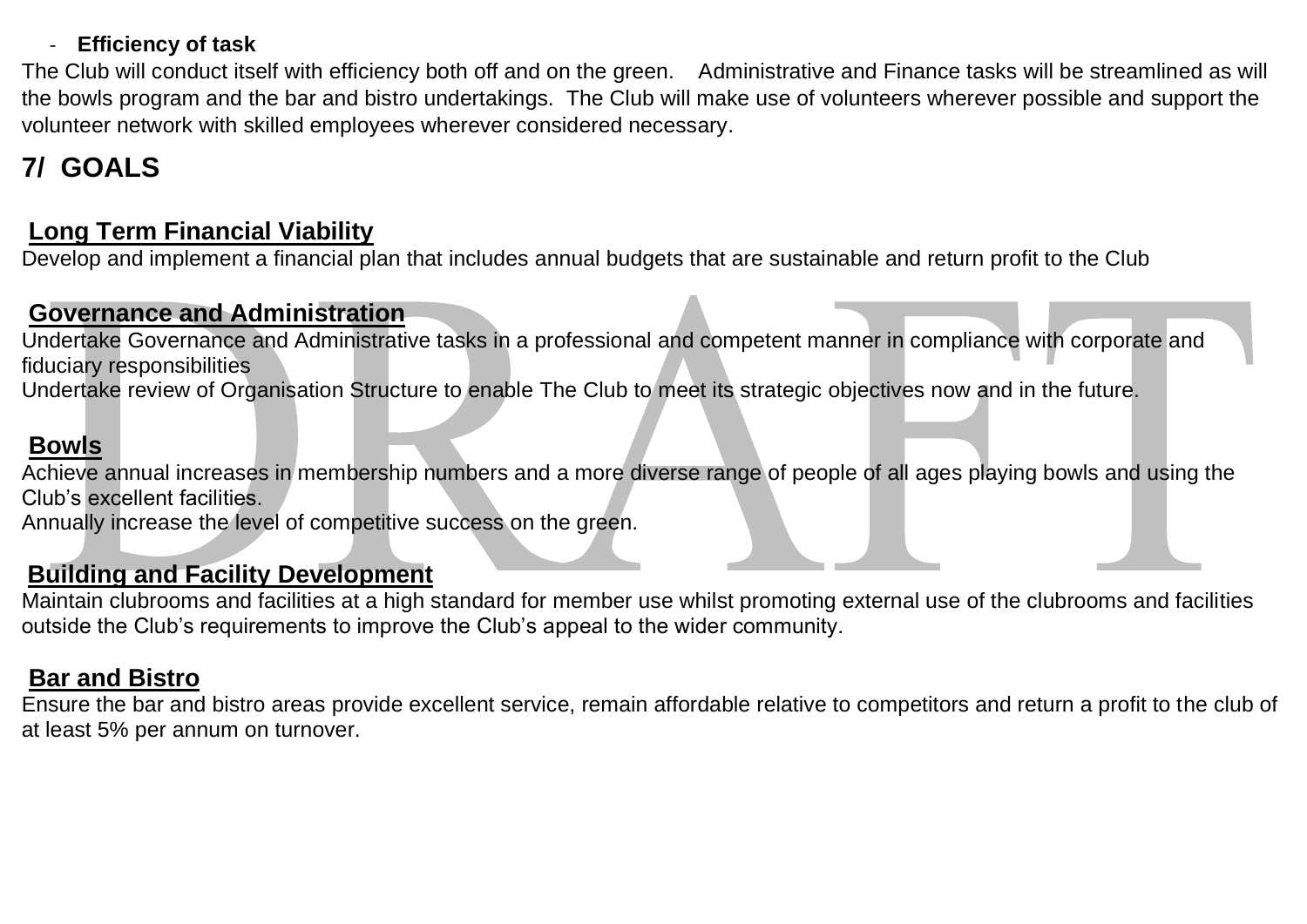# 8/ **CURRENT CLUB ORGANISATIONAL STRUCTURE**

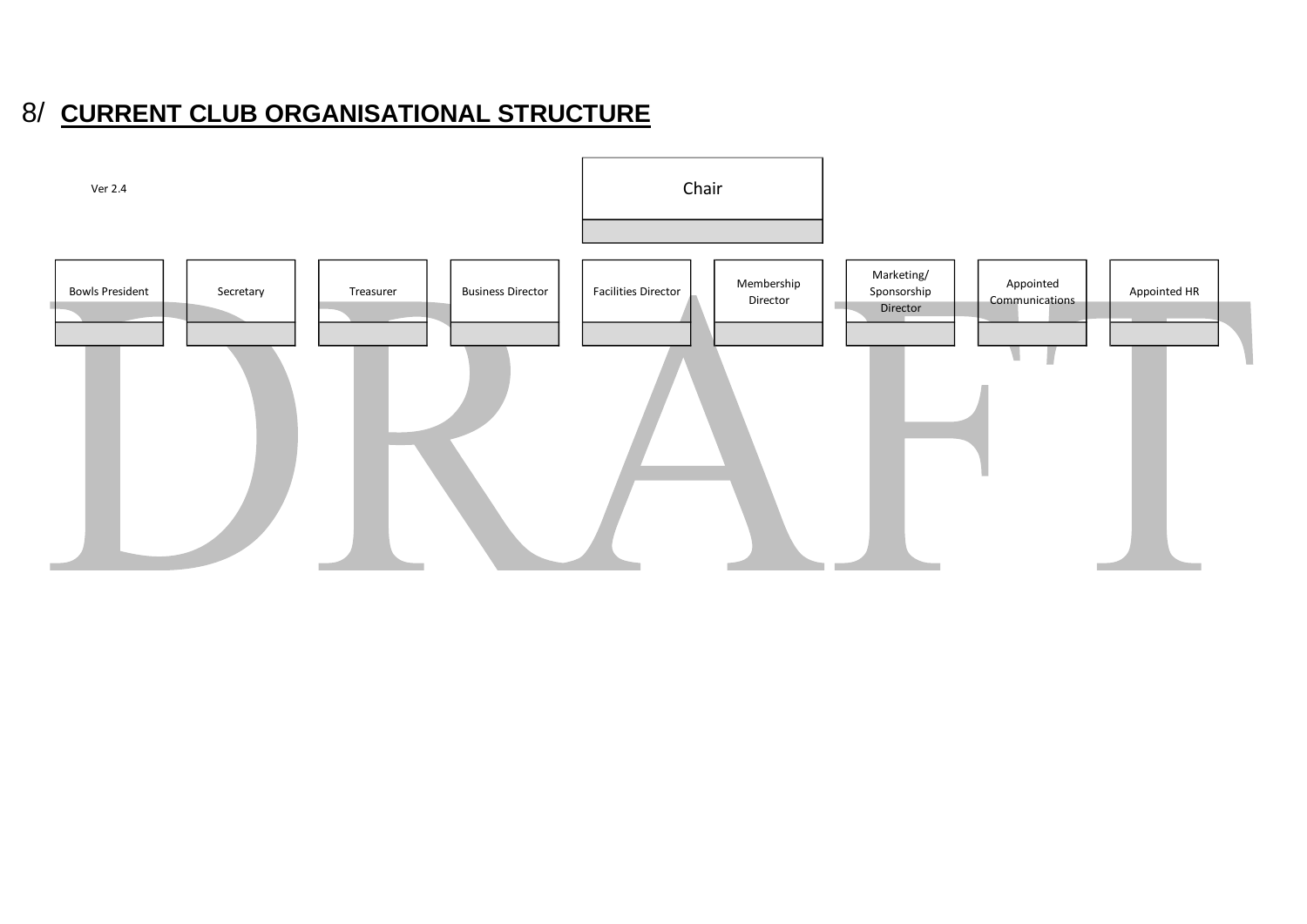### **9/ STRATEGIES**. (How we will achieve our goals)

# **Long Term Financial Viability**

By:

Developing measures and improvements to ensure regular cashflow and financial reports are received and reflect the up-todate status of the bar, bistro and all bowls.

Aggressively pursuing alternative/external revenue streams

Increasing sponsorship income by 10% per annum from the 2022/23 base.

Benchmarking membership fees, green fees, bar prices and meal prices with the Club's competitors.

Effectively managing club revenue streams and indirect operating costs.

# **Effective Governance and Administration**

By:

Introducing management measures and technology advances that assist with the Governance and Administrative functions of the Club

Improving meeting procedures and strategic and policy development practices

Annually reviewing the Club's Constitution and rules, organisational structure and reporting relationships to ensure effective decision making, Strategic Objectives are met and transparent separation of powers

Documenting committee and business procedure and improving accessibility of documents to members. Documenting a marketing plan that acknowledges the important contribution made by sponsors

Forming and supporting volunteer subcommittees that support each of the Board portfolios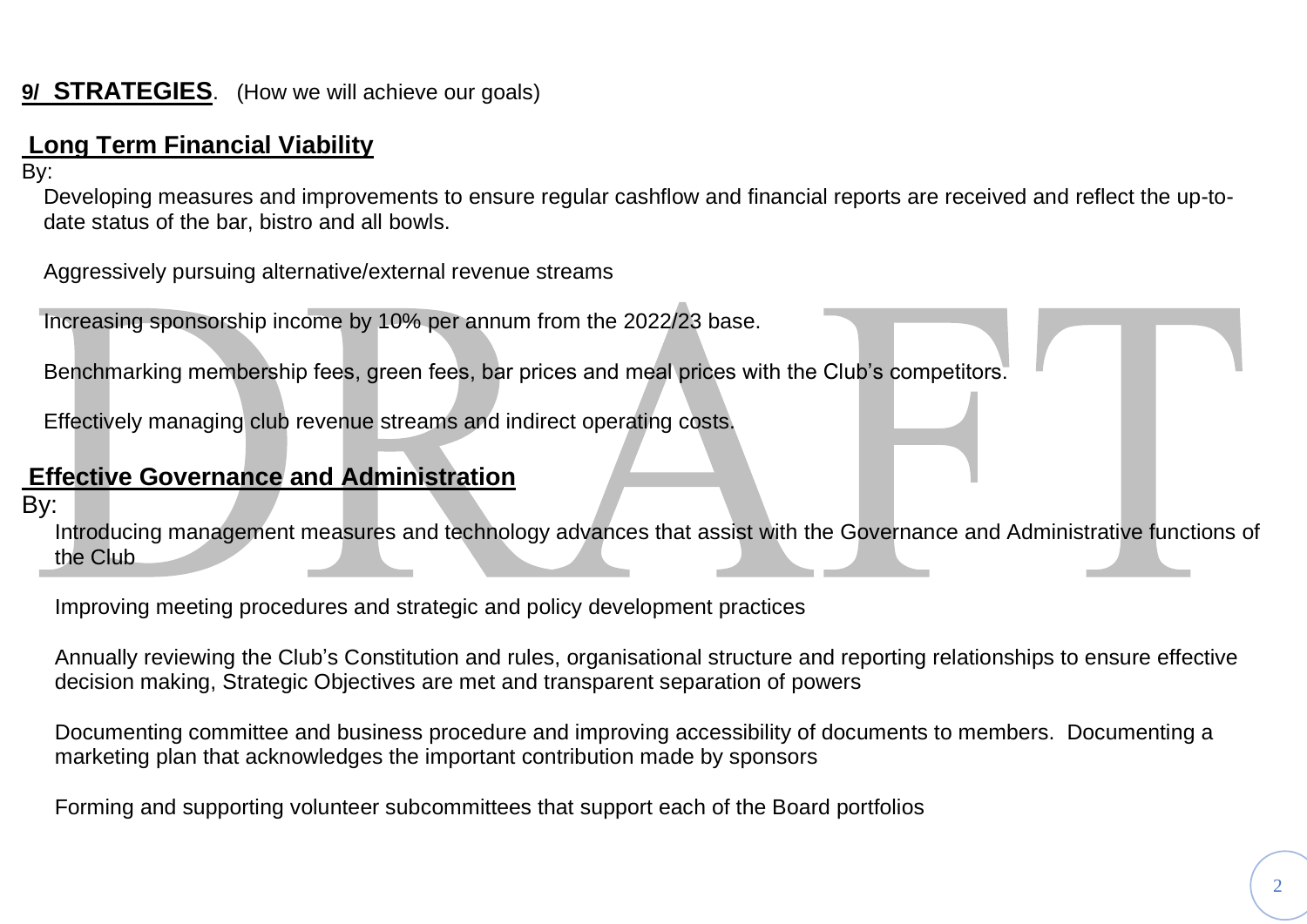Developing and implementing a Volunteer Recognition Program.

#### **Bowls Membership**

#### By:

Appointing a Bowls Co-Ordinator/Coach

Developing bowls related business, initiatives and outcomes that encourage increased participation and competitive success

Developing pathway and other programs to attract new members/bowlers to the Club

Maintaining member's welfare program. (FLAME)

#### **Building and Facility Development**

#### By:

Ensuring the high quality and presentation of facilities enjoyed by members and visitors in 2022/23 is retained and improved where possible

Thoroughly investigating the opportunities and advantages of constructing a new third playing surface to address the current and future demand for additional bowling opportunities

Developing a fully costed project list for upgrading of Club facilities

Developing an asset management plan which reflects current and proposed maintenance and/or timely replacement of facilities/equipment.

Ensuring utilities expenditure is maintained at CPI increases.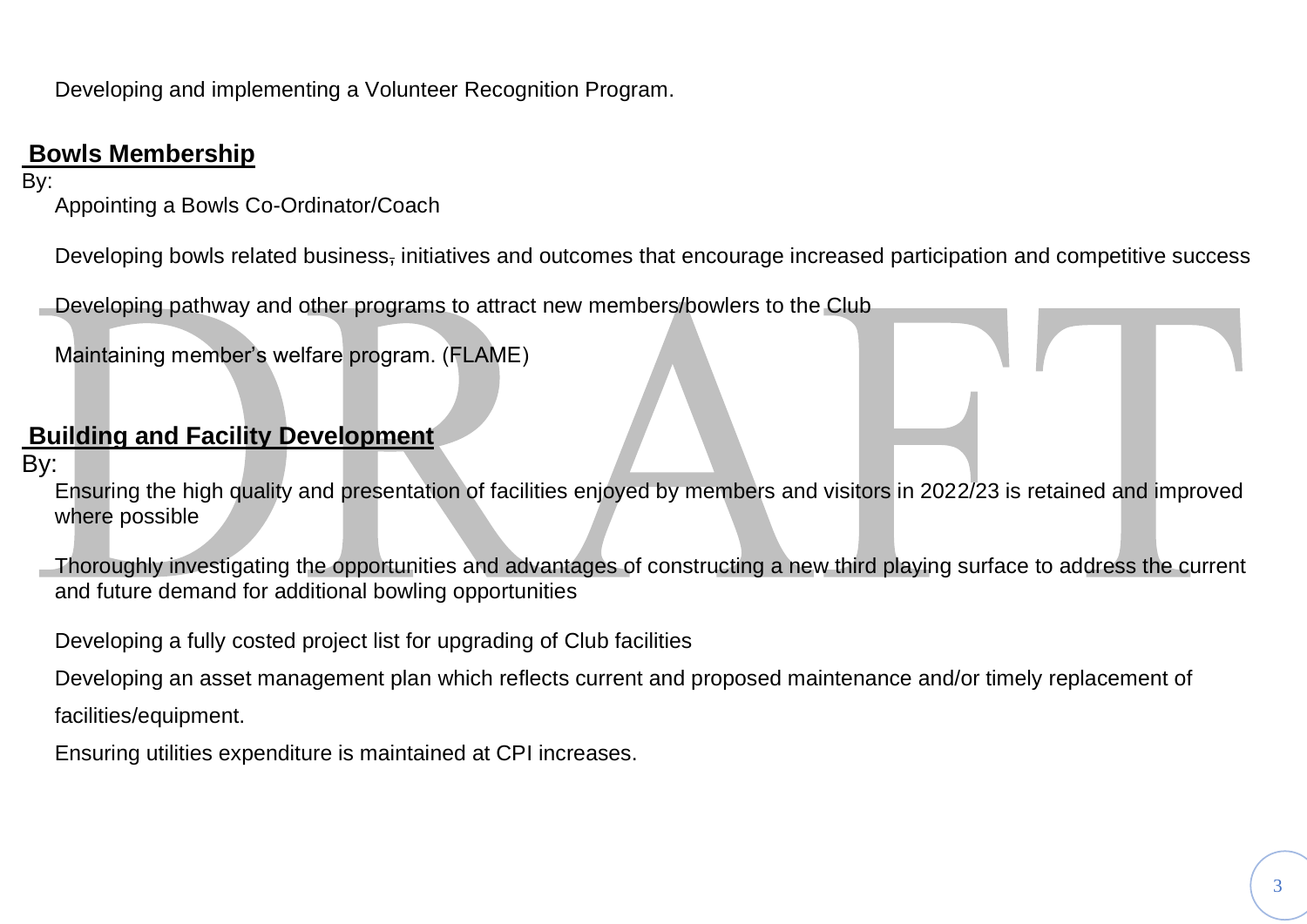# **Bar and Bistro.**

#### By:

Developing and implementing a professional development program designed to address the training needs of professional staff

Establishing and fostering supplier relationships that provide the most cost effective outcome for trading operations.

By supporting local suppliers wherever possible having regard to reliability, commerciality and quality of product.

By providing quality food at a competitive and affordable price relative to local competition.

Conducting regular customer reviews to ensure relevance of service provision

#### **10/ PERFORMANCE MEASURES** (how we monitor how successful we will be).

#### **Long Term Financial Viability**

- Improved annual profits over the planning period
- Controls in place that closely monitor and control debtor levels and unallocated operating costs.
- Achievement of increased sponsorship levels.
- Assets being adequately maintained.

#### **Effective Governance and Administration**

- Corporate compliance
- Strength of volunteer network
- Efficiency of Board and Sub Committee meetings
- Organisational structure meets the delivery targets of the strategic plan